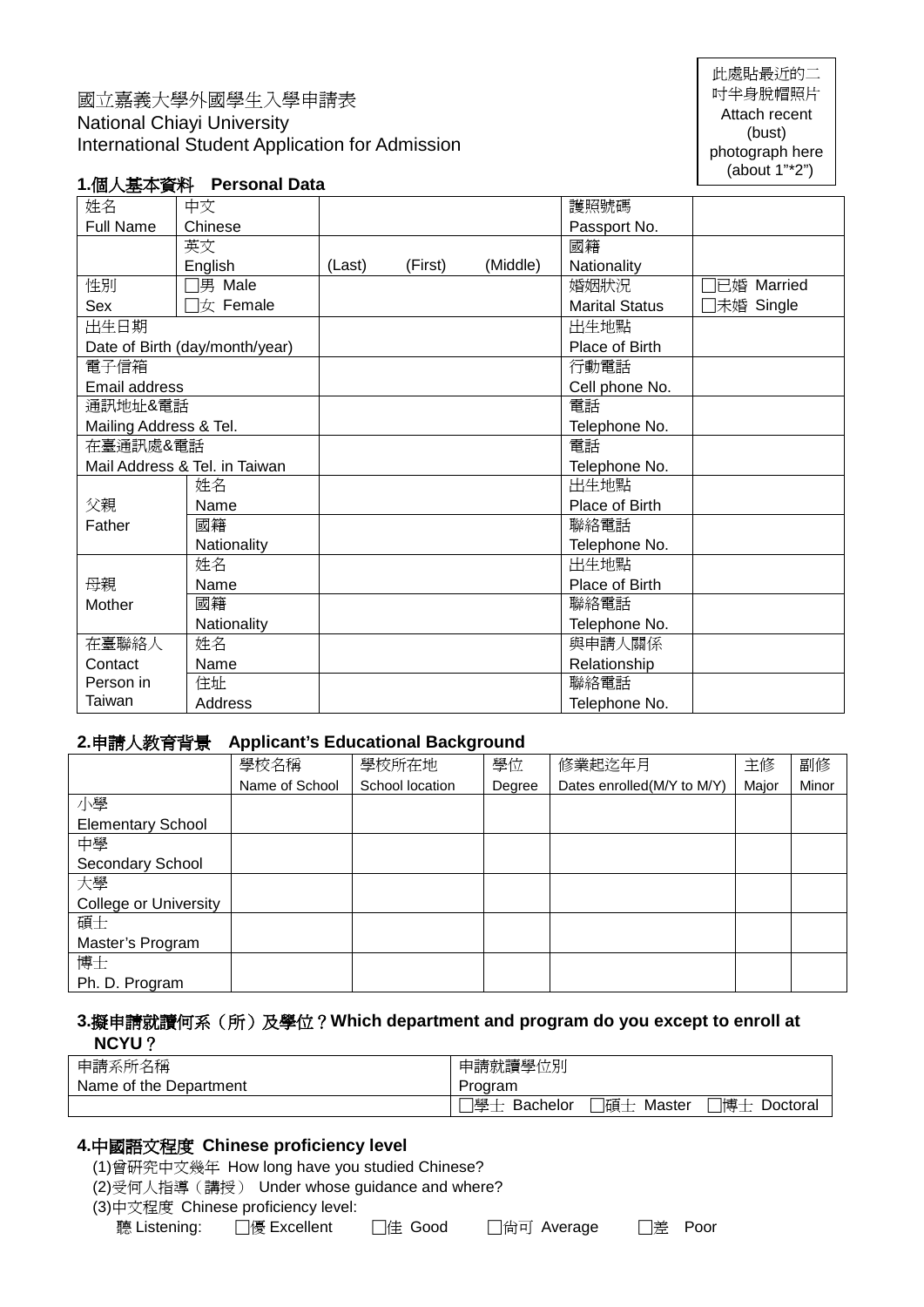| 說 Speaking: | ା∯ Excellent | 佳 Good | □ 尙可 Average |  |
|-------------|--------------|--------|--------------|--|
| 讀 Reading:  | ା優 Excellent | 佳 Good | 尙可 Average   |  |
| 寫 Writing:  | 優 Excellent  | 佳 Good | □ 尙可 Average |  |

#### **5.**其他 **Other items**

(1)敘明在臺期間各項費用來源。State your plans for financing your education in the Republic of China.

□個人儲蓄

 Personal Savings □獎助金/來源 Scholarship/ Source

#### (2)健康情形 Health Condition

□佳 Good □尚可 Average □稍差 Poor 如有疾病請敘明 Describe any defect or health problem you have.

# 6.繳交資料紀錄表(務必就已繳交之資料,在繳交註記欄內打√)

## **Please check the items that you have submitted**

| 註記✓ | 繳交資料項目 Items                                                                                                                                                                                          |
|-----|-------------------------------------------------------------------------------------------------------------------------------------------------------------------------------------------------------|
|     | 1.入學申請表2份(申請表請上網填寫申請後列印,網址是(https://admissions.ncyu.edu.tw/foreign/)。                                                                                                                                 |
|     | Two copies of the application form (The application form can NOLY be filled in and printed online.                                                                                                    |
|     | Please go to: https://admissions.ncyu.edu.tw/foreign/)                                                                                                                                                |
|     | 2.護照影本1份。                                                                                                                                                                                             |
|     | One copy of the applicant's passport.                                                                                                                                                                 |
|     | 3.經我國駐外館處驗證之最高學歷畢業證書1份(中、英文以外之語文,應附中文或英文譯本)                                                                                                                                                           |
|     | One copy of the highest-level diploma issued by an overseas education institution (these                                                                                                              |
|     | documents must be translated into Chinese or English), authenticated by an R.O.C. overseas                                                                                                            |
|     | representative office.                                                                                                                                                                                |
|     | 4經我國駐外館處驗證之最高學歷歷年成績單 1 份 ( 中、英文以外之語文,應附中文或英文譯本 ) 。                                                                                                                                                    |
|     | One copy of the highest-level complete transcript issued by an overseas education institution                                                                                                         |
|     | (these documents must be translated into Chinese or English), authenticated by an R.O.C.                                                                                                              |
|     | overseas representative office.<br>5.推薦信2封(須彌封)。                                                                                                                                                      |
|     |                                                                                                                                                                                                       |
|     | Two letters of recommendation: letters must be sealed by the recommender.<br>6.中文或英文留學計畫書(含自傳)1份。                                                                                                     |
|     | One study plan written in Chinese or English (including an autobiographical statement).                                                                                                               |
|     | 7.財力證明書。有獎學金者需附獎學金核發證明;自費生需附銀行存款證明新臺幣 150,000 元以上(美                                                                                                                                                   |
|     | 金5,000元)。                                                                                                                                                                                             |
|     | One copy of a financial statement: Scholarship award winners must include documents proof.                                                                                                            |
|     | Otherwise, a bank statement which shows a balance of at least NT\$150,000(US\$5,000) must be                                                                                                          |
|     | provided.                                                                                                                                                                                             |
|     | 8.語言能力證明:申請獎學金者需檢附中文或英文語言能力證明,等級如下:                                                                                                                                                                   |
|     | *中文: TOP1 (華語專業能力檢測)                                                                                                                                                                                  |
|     | *英文: CEF B1 (ITP TOEFL 457, CBT TOEFL 137, iBT TOEFL 47, IELTS 4, TOEIC 550)                                                                                                                          |
|     | 所有的檢測需爲2年內之證明。                                                                                                                                                                                        |
|     | Language Proficiency: All international students are strongly encouraged to provide proof of                                                                                                          |
|     | either Chinese or English language ability. The following certificates are suggested:                                                                                                                 |
|     |                                                                                                                                                                                                       |
|     | *Chinese: TOP1 (Test Of Proficiency-Huayu).                                                                                                                                                           |
|     | *English: CEF B1 (ITP TOEFL 457, CBT TOEFL 137, IBT TOEFL 47, IELTS 4, TOEIC 550).                                                                                                                    |
|     | All test scores are considered valid for two years beyond the test date.                                                                                                                              |
|     | 9.各系所規定應另繳交之資料。*申請音樂學系,請檢附作品 DVD 或 VCD,以及自傳及專長領域說                                                                                                                                                     |
|     | 明。*申請視覺藝術學系,請檢附作品10份(理論組免附)。                                                                                                                                                                          |
|     | Other documents as required by individual departments.*Students who are applying for the                                                                                                              |
|     | Department of Music need to submit a DVD (or VCD) of your recent performance, and attach a                                                                                                            |
|     | resume indicating the literature you have studied in your primary performing area.*Students who<br>are applying for the Department of Visual Arts (except in the theoretical field) need to submit 10 |
|     | pieces of artwork.                                                                                                                                                                                    |
|     |                                                                                                                                                                                                       |